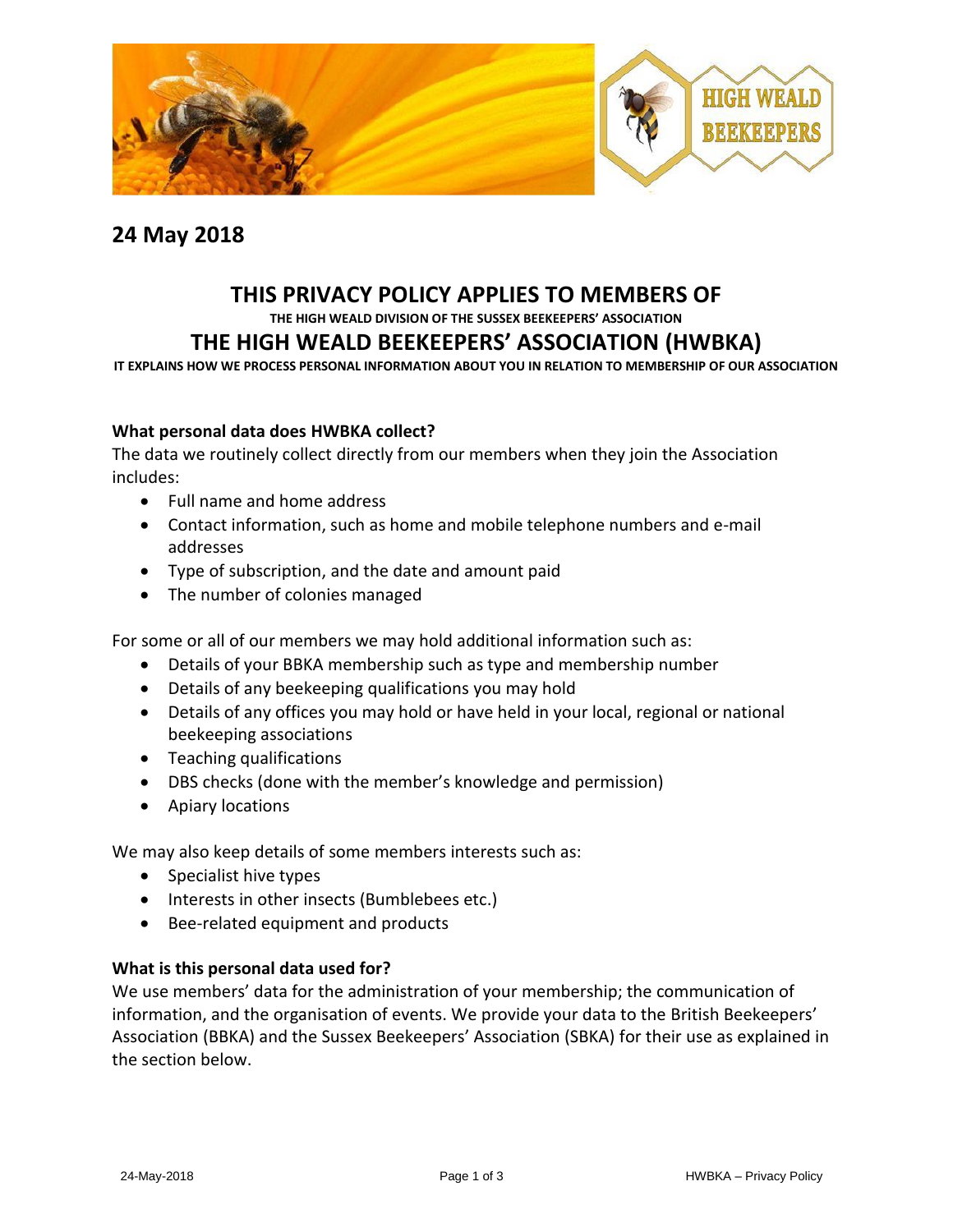

## **Who is your data shared with?**

Your membership data is passed on to the BBKA and SBKA, of which you become a member when you join HWBKA. Your personal data is not passed on by us to organisations other than the Bee Disease Insurance scheme (BDI).

## **Where does this data come from?**

Data for most of our members comes from them when they join HWBKA. The information held by the BBKA and SBKA will be updated by HWBKA when members contact us to update their information (typically by telephone, email or via our website).

## **How is your data stored?**

This information is mainly stored in digital form on computers and in the form of written documents. Any information that is stored remotely is stored in compliance with the GDPR.

## **Who is responsible for ensuring compliance with the relevant laws and regulations?** Under the GDPR (General Data Protection Regulation) we do not have a [statutory requirement](https://ico.org.uk/for-organisations/guide-to-the-general-data-protection-regulation-gdpr/accountability-and-governance/data-protection-officers/)  [to have a Data Protection Officer.](https://ico.org.uk/for-organisations/guide-to-the-general-data-protection-regulation-gdpr/accountability-and-governance/data-protection-officers/)

## **Who has access to your data?**

Members of the committee of HWBKA have access to members' data in order for them to carry out their legitimate tasks for the organisation.

HWBKA may appoint sub-contractors for specific IT support and in so doing those subcontractors may have access to data specifically for the tasks for which they have been engaged.

## **What is the legal basis for collecting this data?**

HWBKA collects personal data that is necessary for the purposes of its *legitimate interests* as a membership organisation representing Honeybees and Beekeepers.

For some data, such as that relating to financial matters, the basis for its collection and retention is to comply with our legal obligations.

## **How you can check what data we have about you?**

If you want to see the basic membership data we hold about you, you should contact the membership secretary [\(the.hwbka+membership@gmail.com\)](mailto:the.hwbka+membership@gmail.com).

You can contact us with a "[Subject Access Request](https://ico.org.uk/for-the-public/personal-information/)" if you want to ask us to provide you with any other information we hold about you. If you are interested in any particular aspects, specifying them will help us to provide you with what you need quickly and efficiently. We are required to provide this to you within one month. There is not usually a fee for this, though we can charge a reasonable fee based on the administrative cost of providing the information if a request is manifestly unfounded or excessive, or for requests for further copies of the same information.